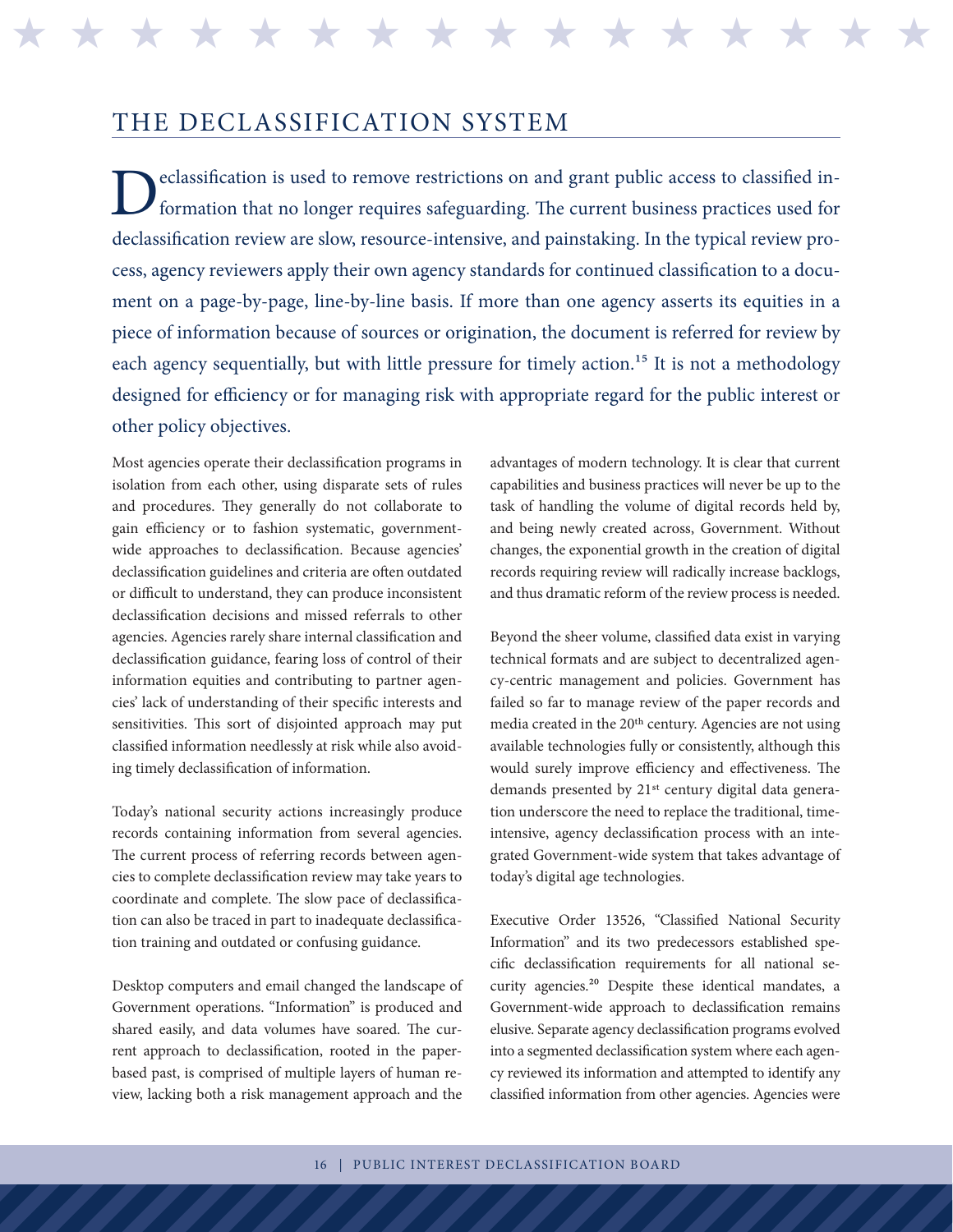

*This graph represents one isolated example of just how quickly the volume of digital information assets is growing at agencies across Government.16 According to the National Archives' estimates, the Presidential Libraries alone hold the equivalent of at least 5 billion pages of digital information in need of review.17 Lining the pages end-to-end would stretch over 631,313 miles and would be long enough to circle the Earth more than 25 times. Even as we struggle to comprehend numbers of this size, agencies are predicting further exponential information growth at shorter intervals.*

required to perform the same tasks, such as completing automatic, systematic, and mandatory declassification reviews, yet how agencies designed and implemented their specific programming to meet requirements was conducted without interagency coordination. The declassification system has become increasingly complex and unwieldy. Accordingly, the public has become increasingly frustrated and confused by what it encounters when trying to navigate the labyrinth of agency programs.

\* \* \* \* \* \* \* \* \* \* \* \* \* \* \* \* \*

Executive Order 13526 also mandates that all classified information be automatically declassified by agencies when it is 25 years old. The birth date of records soon subject to automatic declassification coincides with the dawn of the digital Internet Age: classified records from 1988 will be automatically declassified on January 1, 2013. Agencies are unprepared and ill-equipped to handle the difficult task of reviewing the enormous volume of these so-called "born-digital" records as they become

## AT ONE INTELLIGENCE AGENCY ALONE, IT IS ESTIMATED THAT APPROXIMATELY 1

*petabyte of classified records data accumulates every 18 months. One petabyte of information is equivalent to approximately 20 million four-drawer filing cabinets filled with text, or about 13.3 years of High- Definition video.18*

*Under the current declassification model, it is estimated that one full-time employee can review 10 four-drawer filing cabinets of text records in one year. In the above example, it is estimated that one intelligence agency would, therefore, require two million employees to review manually its one petabyte of information each year. Similarly, other agencies would hypothetically require millions more employees just to conduct their reviews.*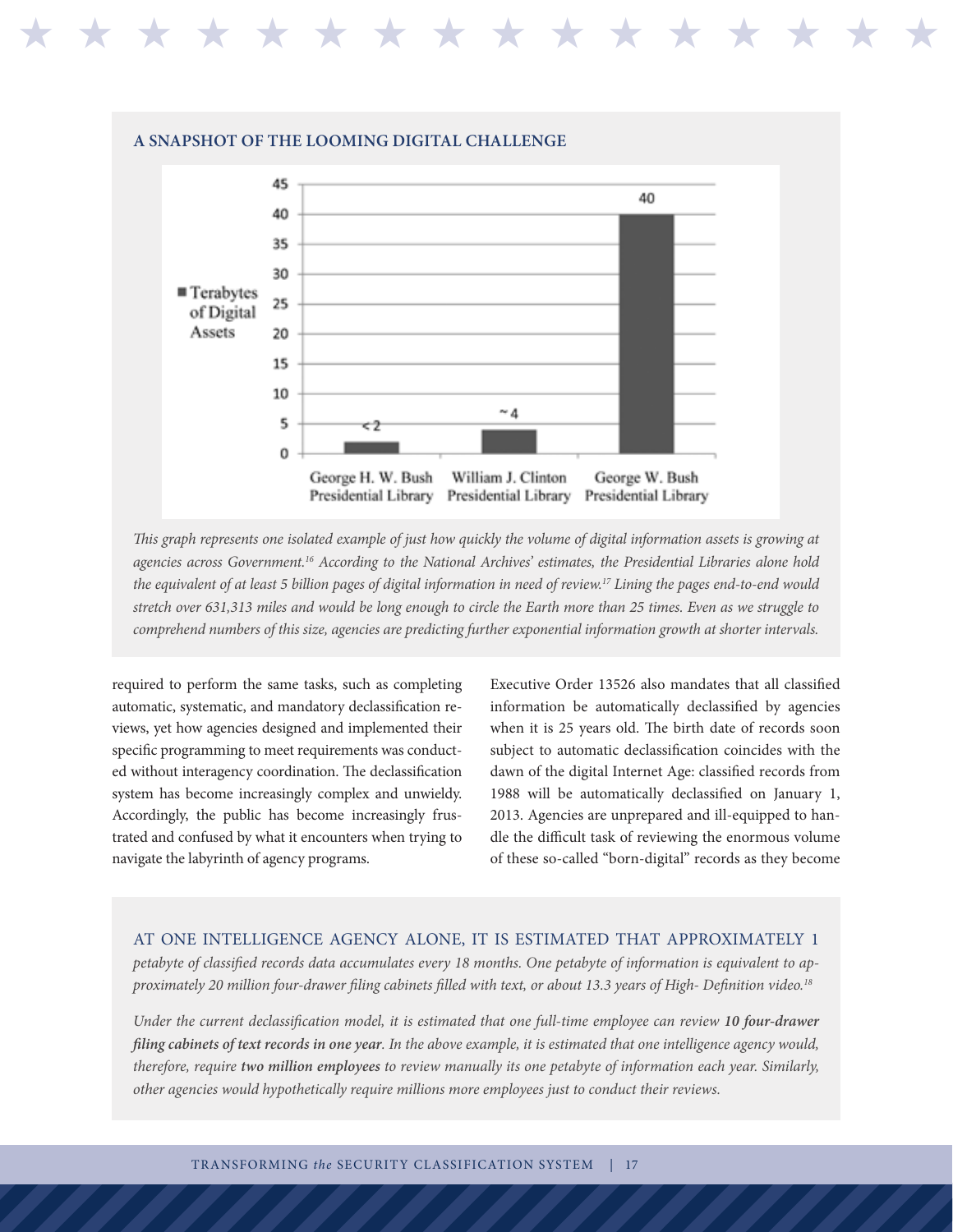## FILE FORMAT OBSOLESCENCE: *The Threat to Long-term Maintenance of Digital Assets19*

*During the early decades of computing, no systematic efforts were made to collect software documentation or file format specifications. Without proper documentation, the task of trying to interpret an old file, or even determine what format it was written in, becomes daunting.* 

H H H H H H H H H H H H H H H H H H H H H H H H H H H H H H H H

*Case in Point: While we may not have realized the threat of obsolescence when we first started purchasing personal computers over twenty years ago, we certainly experience the frustration of it now. Trying to read an old 3.5 floppy from ten years ago can be frustrating if you don't know what software or hardware was involved in its creation. Say you find a ten year old PC to test an old floppy on and it is unable to read it. You may believe the floppy is damaged, but it could just as easily be an old Macintosh floppy, which your PC would be unable to identify because it runs a different Operating System. Most people would probably throw that floppy in the bin, unaware that those files were just fine.*

subject to automatic declassification after 25 years. In 2009, the Board noted that "future historians may find that the paper records of early American history provide a more reliable historical account than the inchoate mass of digital communications of the current era."21 This concern persists today, and has only grown worse.

The automatic declassification efforts begun during the Clinton Administration to improve transparency and access to information have been hamstrung by the complex and inefficient interagency referral and review processes. This has resulted in a processing backlog at the National Archives of approximately 400 million pages older than 25 years. In an effort to address the growing backlog, the President established the National Declassification Center

(NDC) within the National Archives to "streamline declassification processes, facilitate quality-assurance measures, and implement standardized training to allow more effective and efficient declassification review of records determined to have permanent historical value."<sup>22</sup>

In addition to records awaiting standard declassification review, the backlog includes records pending review for other access restrictions, such as proper handling of historical nuclear information, Privacy Act compliance, and archival records processing. 23 These are additional, resource-intensive procedures that must be completed by agencies, the NDC, and the National Archives before records are made available to the public. The President instructed agencies to develop more cooperative processes